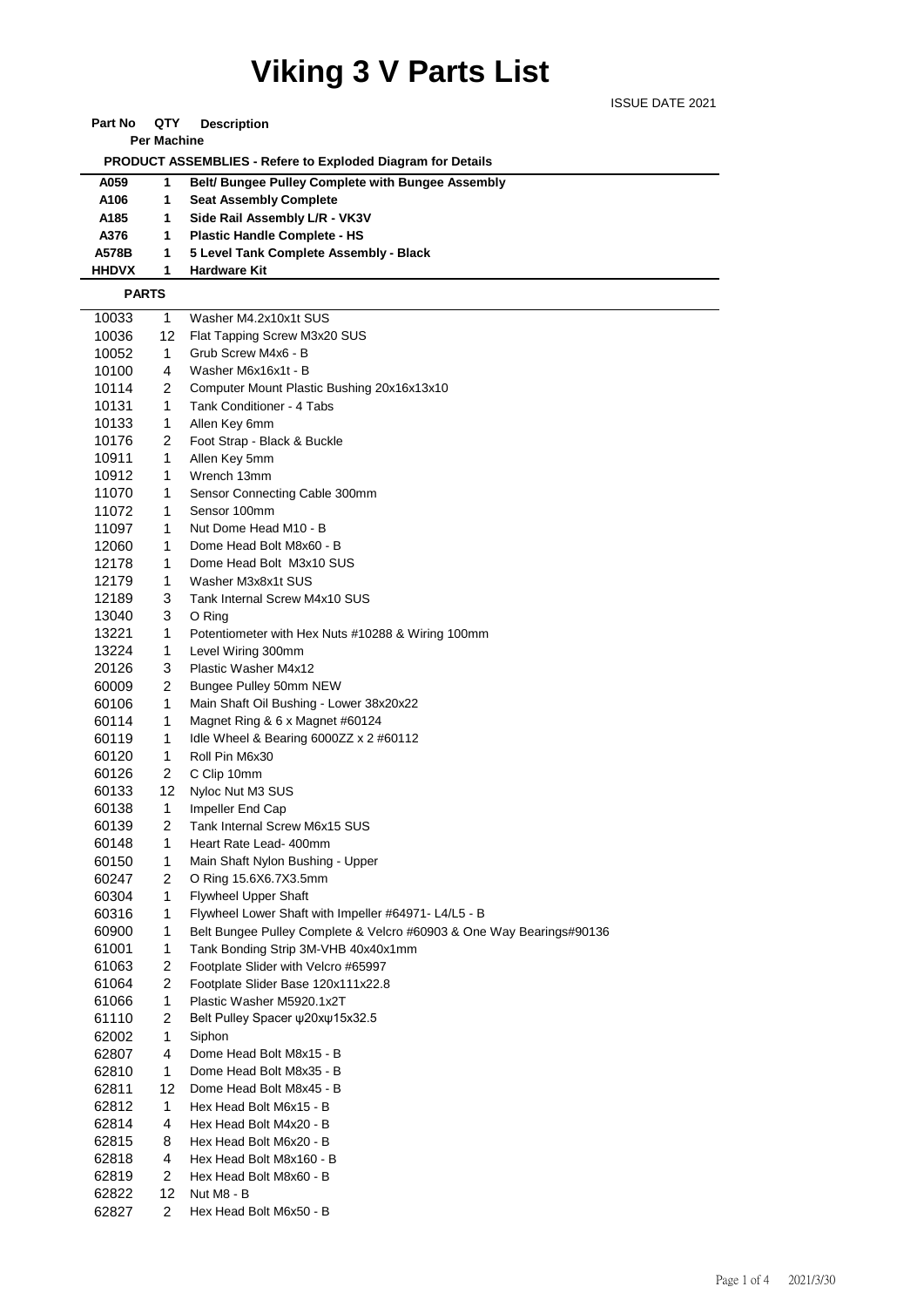## **Per Machine** 1 Upper Main Frame with Decal # 63810 Complete - VK3P/VK3V 12 Allen Key Bolt-M3x20 - SUS 1 Tank Plug for HS Tank 4 Counter Sunk Bolt M4x40 - B 1 Handle Plastic Cap 1 Pin for Belt 1 Plastic Handle Belt 2900mm - HS 2 Handle Plastic Cap - L/R 1 Battery Cap 2 Round Head Phillips Screw SUS M3x12 - B 4 Counter Sunk Screw SUS M3x20 - B 2 Plastic Handle Grip 6 Counter Sunk Screw SUS M3x25 - B 1 Handle with Decal #64523 1 L4/L5 Tank Adjuster Outer Valve & Rubber Spacer #66974 & M6 Ball Plunger #66976 1 L5 Tank Adjuster Inner Valve - Black 1 Adjuster Knob for Plus / V / XL - Black 1 L5 Adjuster Knob Base - Black with Decals #64985 Black 1 L4/L5 Valve Base - Black 2 Dome Head Bolt M6x25 - B 2 Bungee Wheel Bracket 15x55.4x60 1 Idle Wheel Shaft Bracket (Lower) 1 Tank Large Ring Seal - Black 499x5.8 Black 1 Idle Wheel Shaft Insert Bracket (Upper)20x15x31 8 Dome Head Bolt M5x15 - B 4 Seat Wheel 1 Bungee Hook Mount 7 Counter Sunk Screw for Wood M3x10 - B 1 Nyloc Nut M10 - B 1 Dome Head Bolt M10x60 - B 1 Shaft Spacer Upper 40x27.5x34.8 30 Washer M8.5x19x1.6t - B 1 Bungee Slider 8mm 1 Bungee Rope 8mm x 2230 & Inner Clip #65922 18 Nyloc Nut M8 - B 1 Counter Sunk Bolt M6x40 - B 2 Nyloc Nut M6 - B 1 Lower Tank Shell with Decal #61006 1 Inner Reserve Tank Shell / AR 1 U Bolt 8mm with 2x Flange Nuts #65940 1 Belt Pulley with 6000zz Bearings Complete 1 Computer Stalk 1 Bump Stop Main Frame - 80x20x37.5 4 Bumper 1 Idle Wheel Shaft 10x122mm 1 Bushing 40x35x3x22 2 Velcro for Side Rail 20x345mm 4 Bump Stop - Square 23x15x6.5 1 Seat LS-E28 - for Dual Rail 4 Seat Wheel Short Spacer 12.7x8.1x8.5 - B 2 Seat Frame 220x78.5x23 4 Spacer 20x8x38 2 Spacer 12x8x209 2 Axle shaft 8mm 4 D7 Eclip 4 Spacer 12.7x8x17.5 4 Shoulder Screw M6x15 - B 2 Counter Sunk Bolt M6x35 - B 2 Transport Wheel 1 Sensor Bracket 1 Bar Catch for Plastic Handle 2 Seat Runner L/R with Dome Head Screw #66074 4 Seat Wheel 98A 1 Rear Board 268x115x23

1 Rubber Seal

**Part No QTY Description**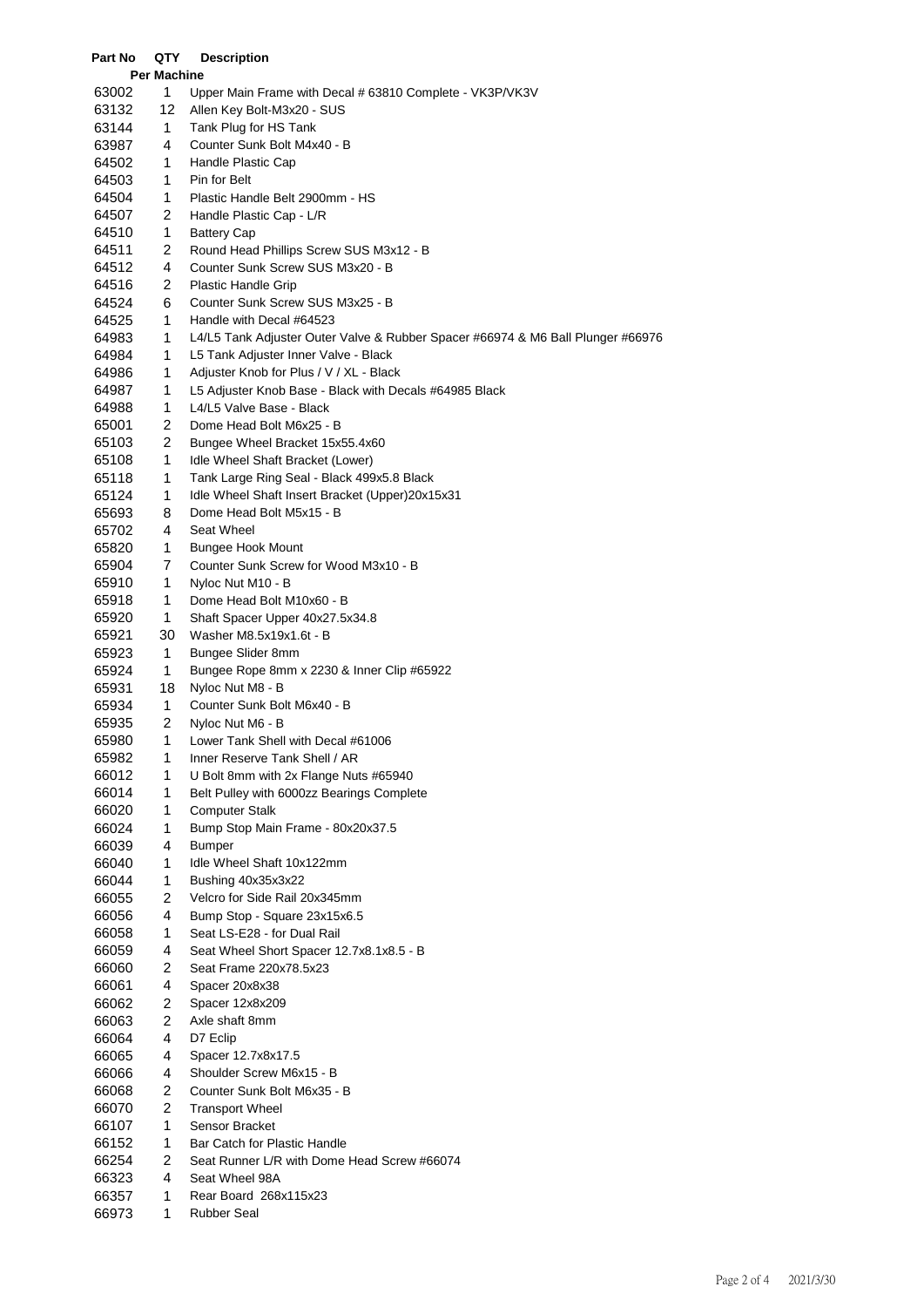## **Part No QTY Description**

|  | <b>Per Machine</b><br>$ -$ |  |
|--|----------------------------|--|
|--|----------------------------|--|

- 66992 4 Flat Tapping Screw M3x16 SUS<br>67004 1 Bungee Pulley Bracket Lower
- 67004 1 Bungee Pulley Bracket Lower<br>67046 1 Support Bracket Lower Main
- 67046 1 Support Bracket Lower Main Frame<br>67988 1 End Cap Adjuster Knob
- 67988 1 End Cap Adjuster Knob<br>67992 1 Upper Tank Shell L5 & I
- 67992 1 Upper Tank Shell L5 & Double Lip Seal # 66972 with Decals #66960<br>70005H 1 Bluetooth Auto-Adjust Monitor L5
- 70005H 1 Bluetooth Auto-Adjust Monitor L5<br>70932 1 LCD for Bluetooth Auto-Adjust Mon
- 1 LCD for Bluetooth Auto-Adjust Monitor- AOMEI